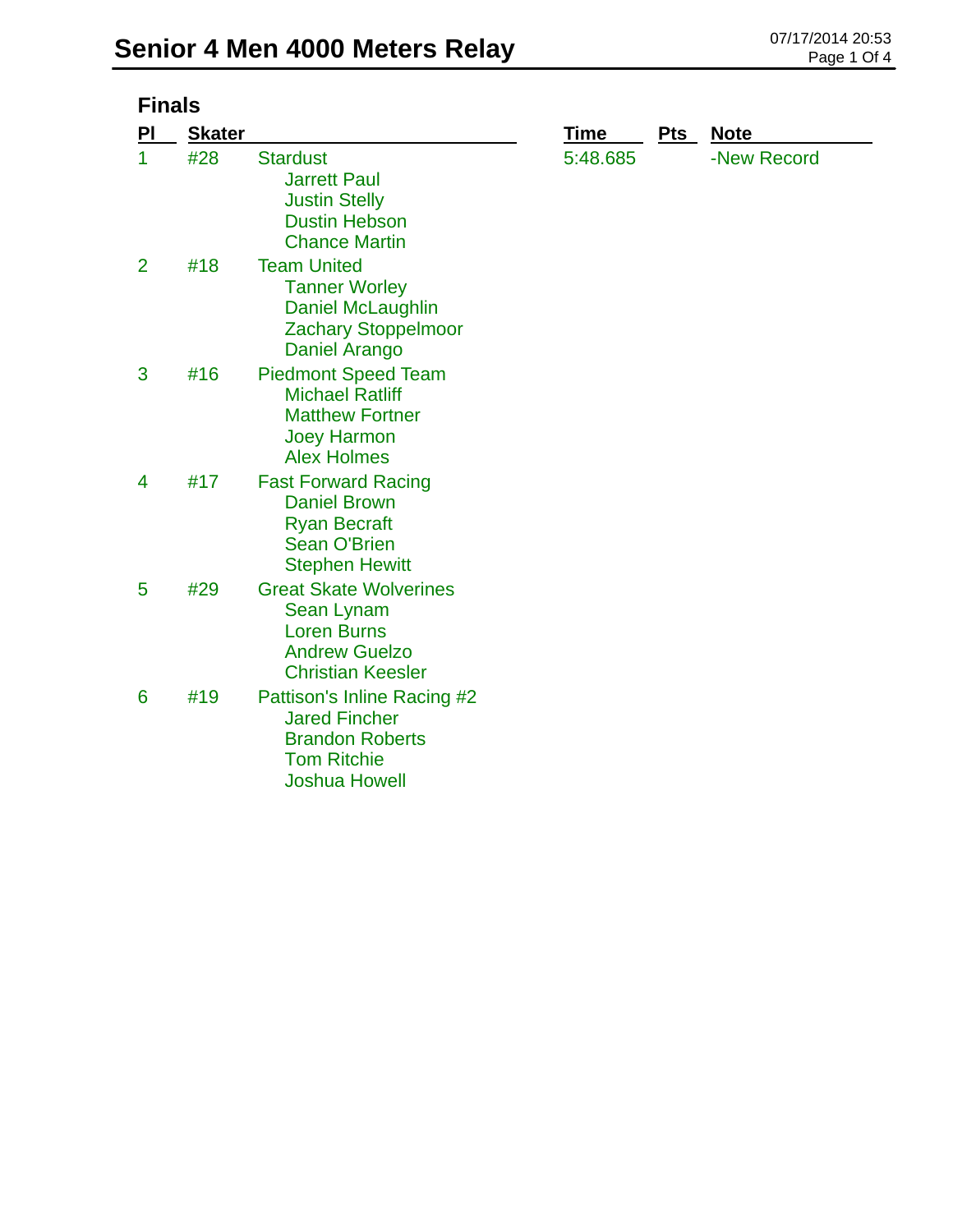|                | Heat #1       |                                                                                                                               |             |     |                  |  |
|----------------|---------------|-------------------------------------------------------------------------------------------------------------------------------|-------------|-----|------------------|--|
| PI             | <b>Skater</b> |                                                                                                                               | <b>Time</b> | Pts | <b>Note</b>      |  |
| 1              | #28           | <b>Stardust</b><br><b>Jarrett Paul</b><br><b>Justin Stelly</b><br><b>Dustin Hebson</b><br><b>Chance Martin</b>                | 5:55.208    |     | C <sub>1</sub>   |  |
| $\overline{2}$ | #17           | <b>Fast Forward Racing</b><br><b>Daniel Brown</b><br><b>Ryan Becraft</b><br><b>Sean O'Brien</b><br><b>Stephen Hewitt</b>      |             |     | <b>B1</b>        |  |
| 3              | #18           | <b>Team United</b><br><b>Tanner Worley</b><br>Daniel McLaughlin<br><b>Zachary Stoppelmoor</b><br>Daniel Arango                |             |     | E <sub>1</sub>   |  |
| 4              | #26           | Piedmont Speed Team #2<br>Caleb Ingle<br><b>Jamaal Jones</b><br><b>Zach Eller</b><br><b>Kimbell Chew</b>                      |             |     | H <sub>2</sub>   |  |
| DQ             | #1            | <b>Rolling Warriors #3</b><br><b>Taylor Asberry</b><br><b>Jeremy Bennett</b><br><b>Dylan Widenez</b><br><b>Spencer Curtis</b> |             |     | Wrong # of Laps  |  |
| DQ             | #4            | GR Speed #2<br>Nicholas McKey<br><b>Stu Cole</b><br><b>Cameron Steele</b><br><b>LR Cole</b>                                   |             |     | <b>Distanced</b> |  |
| DQ             | #15           | Team Florida #3<br><b>Thomas Goff</b><br>Jonathan Bell<br><b>Dalton Parrish</b><br><b>Matthew Phillips</b>                    |             |     | <b>Distanced</b> |  |
|                | #20           | Olympic Speed Team #4                                                                                                         |             |     | D. A             |  |
|                |               | <b>Robert Beers</b><br><b>Matthew Nauss</b><br><b>Eric Thronton</b><br>Jack Duker                                             |             |     |                  |  |
|                | #21           | <b>Texas Speed Club #2</b>                                                                                                    |             |     | <del>D2</del>    |  |
|                |               | <b>Trent Weems</b><br><b>Colby Study</b><br><b>Sterling Reynolds</b><br><b>Danny Lewis</b>                                    |             |     |                  |  |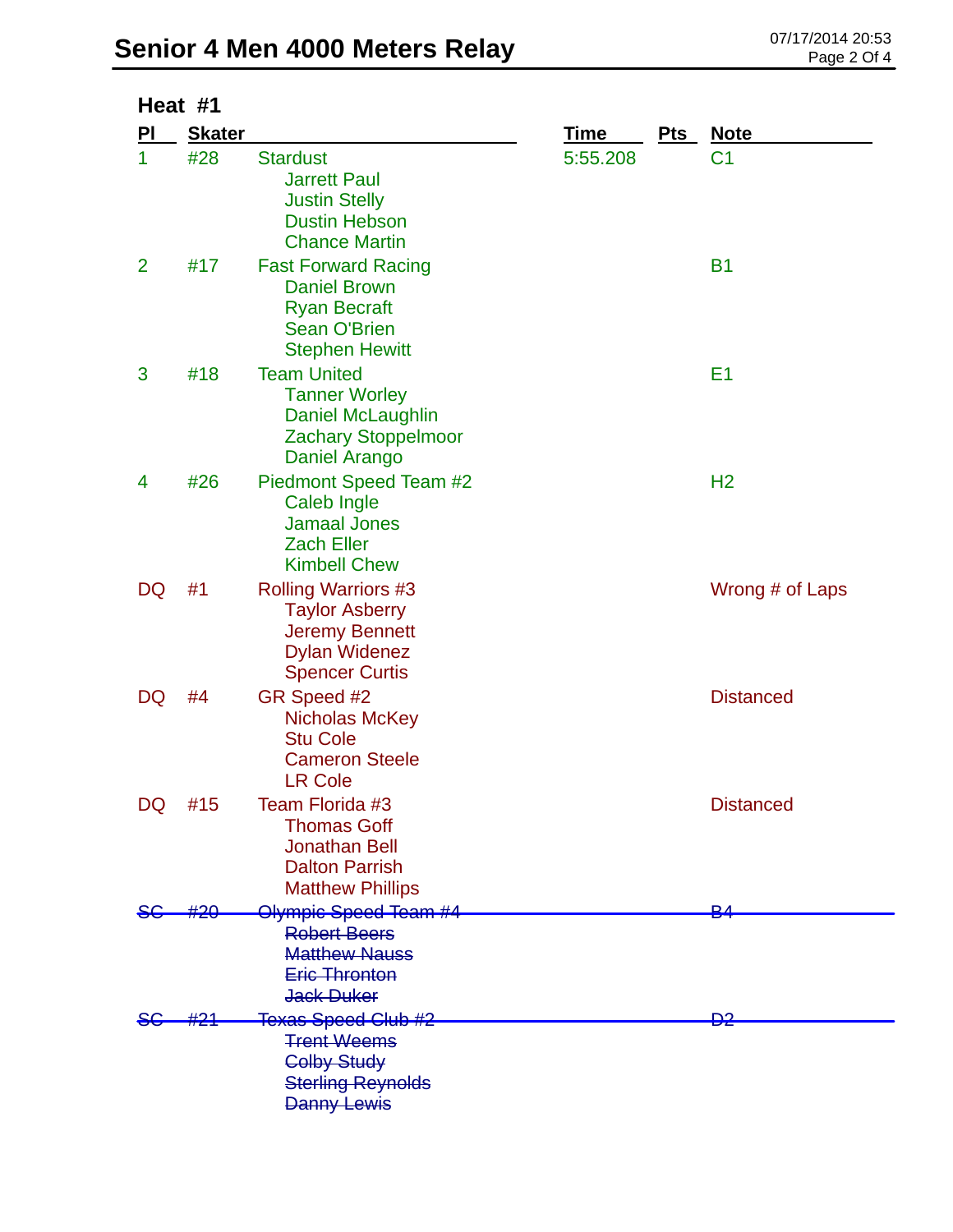| Heat #1 |                            |                                                                                                                                 |      |            |                                         |
|---------|----------------------------|---------------------------------------------------------------------------------------------------------------------------------|------|------------|-----------------------------------------|
| PI      | <b>Skater</b>              |                                                                                                                                 | Time | <b>Pts</b> | <b>Note</b>                             |
| 86      | H <sub>2</sub> 1<br>17 J 1 | <b>Pattison's Team Extreme #3</b><br><b>Anton Zaytseva</b><br>Joshua Fredrickson<br><b>Kevin Talbert</b><br>Maurcie Hall        |      |            | ΛQ<br>᠇᠊ᠳ                               |
|         | #2∩<br>$\pi$ vv            | <b>Frenchtown Speed Team #2</b><br><b>Andrew Reichert</b><br>Benjamin Carey<br><b>Jarrett Proctor</b><br><b>Matthew Cowell</b>  |      |            | ∩ים<br>Бъ                               |
|         | H G<br>T J                 | <b>Pattison's Team Extreme</b><br><b>Miguel Jose</b><br><b>Jeremy Anderson</b><br><b>Brandon Hall</b><br><del>Thomas Ford</del> |      |            | $\Lambda$ 1<br>$\overline{\phantom{a}}$ |